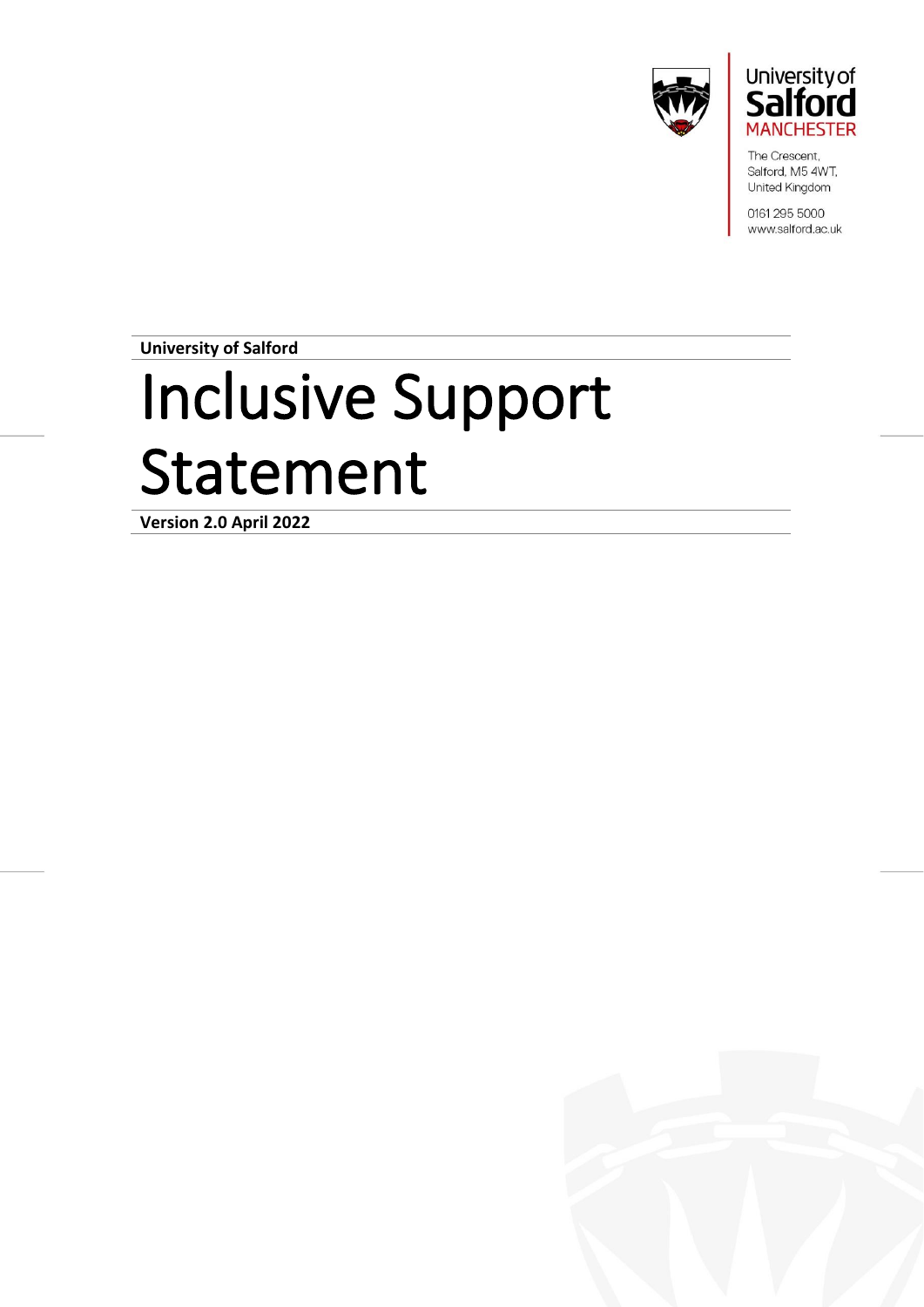# Inclusive Support Statement

# Contents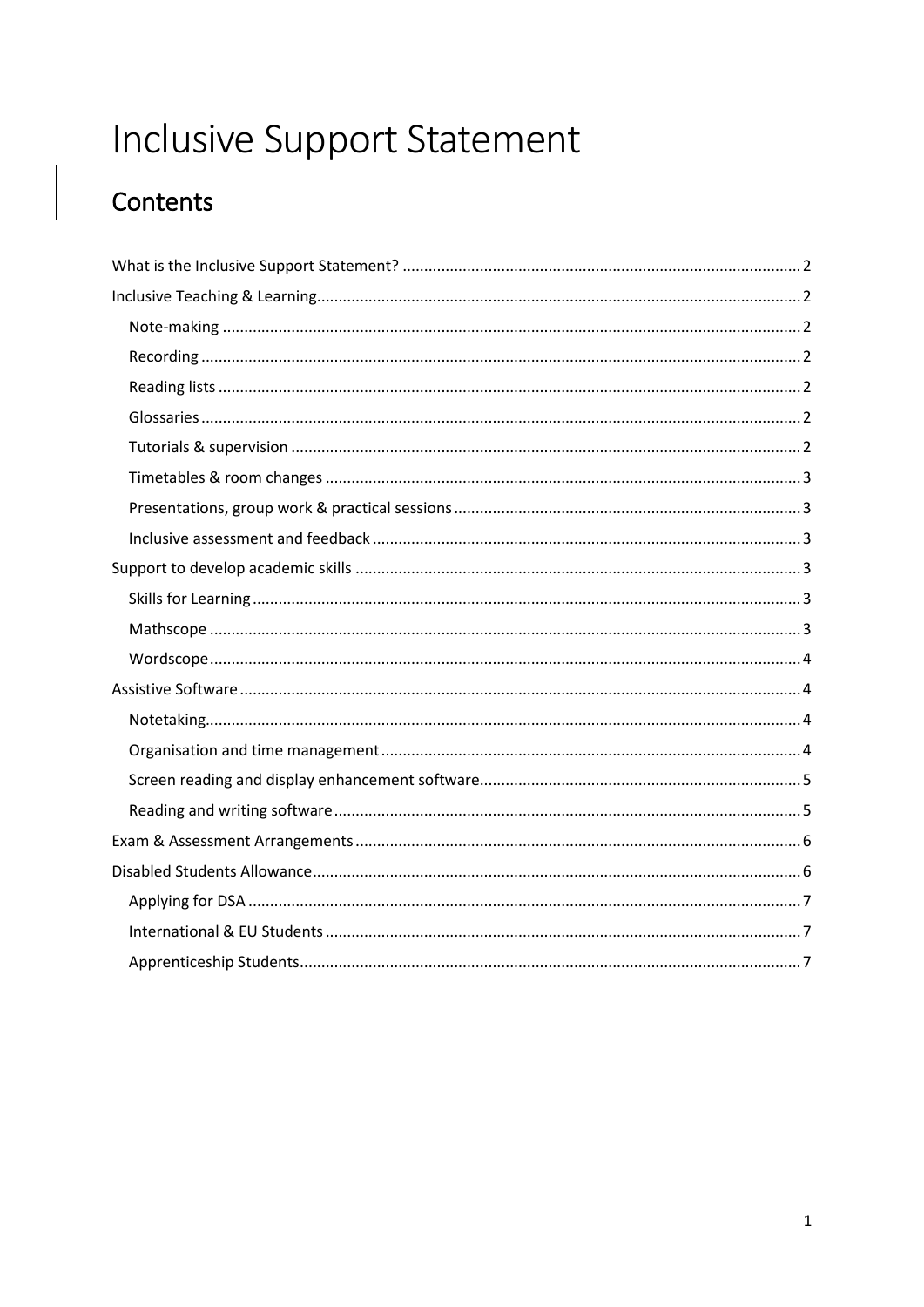# <span id="page-2-0"></span>What is the Inclusive Support Statement?

The University of Salford promotes Inclusive Practice. This means that we strive to ensure everyone gets an accessible learning experience whilst studying at university. This Inclusive Support Plan lays out the inclusive practice in place to support you.

# <span id="page-2-1"></span>Inclusive Teaching & Learning

Our University has introduced inclusive and accessible teaching for all students to remove barriers to learning, enhance your learning experience, enable you to become independent and autonomous in your learning and to independently develop graduate attributes and skills during your studies. This practice includes areas around note-making, recordings, inclass activity, reading lists, glossaries, scheduling, assessment and more.

#### <span id="page-2-2"></span>Note-making

Lecture materials are released a minimum of 24 hours in advance for a scheduled session where possible. Any documents are uploaded to Blackboard.

#### <span id="page-2-3"></span>Recording

Record sessions with your own recording device to ensure you capture the content of the sessions and can actively engage. You must comply with the rules in the [Student Handbook.](https://testlivesalfordac.sharepoint.com/sites/Uos_Students/SitePages/Audio-Recording-of-Teaching-Sessions.aspx)

#### <span id="page-2-4"></span>Reading lists

Reading lists which offer resources – including books, journals, and other texts – in electronic format where possible and which differentiate core reading from further reading.

#### <span id="page-2-5"></span>Glossaries

Glossaries are provided to support your learning & recall of new terminology and formulae. These may be produced by your academic team or you may be provided with links to glossaries published elsewhere.

#### <span id="page-2-6"></span>Tutorials & supervision

You will be informed of the arrangements for academic tutorials, this may be the sharing of designated office hours where you can 'drop in' or through scheduled appointments.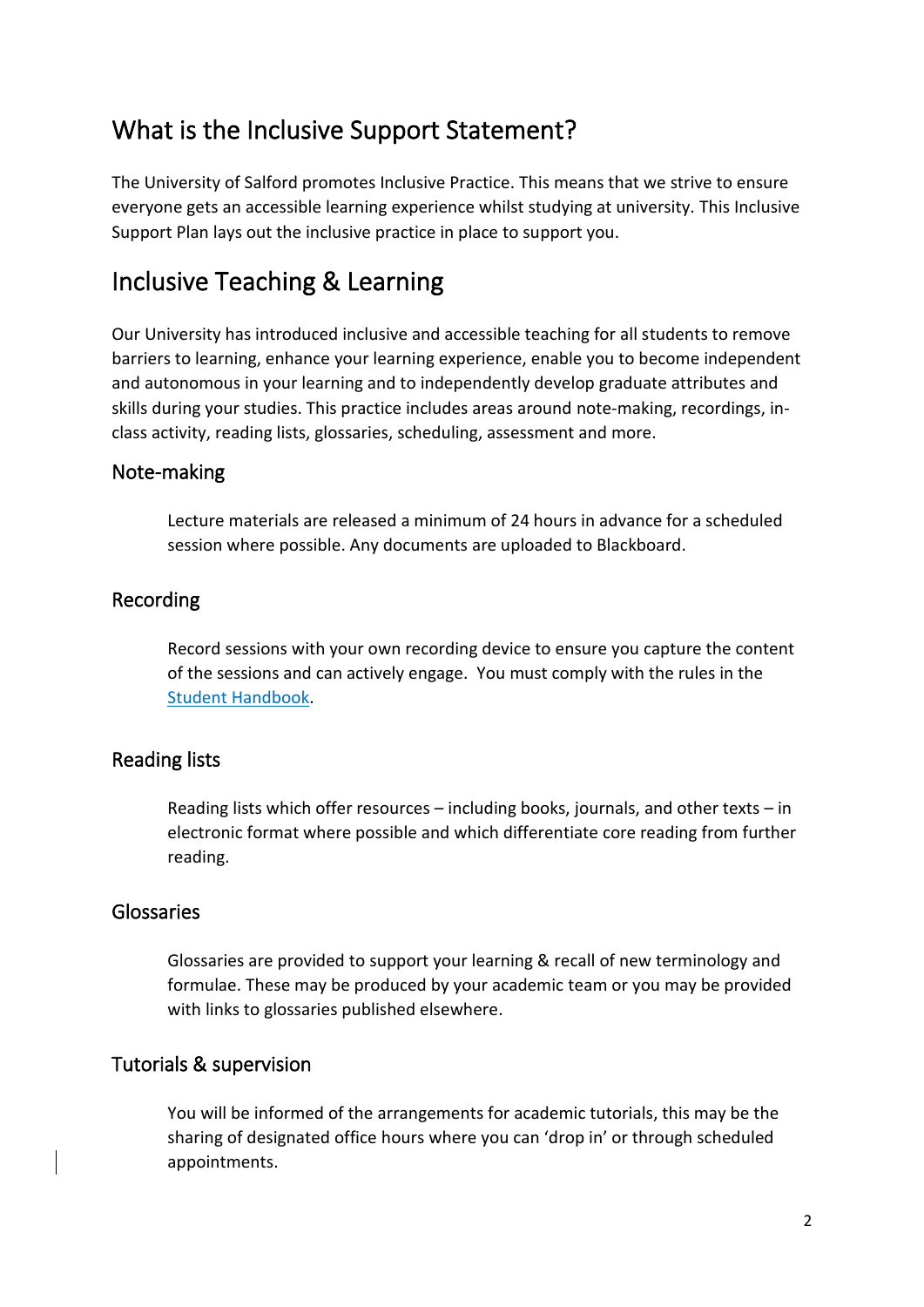#### <span id="page-3-0"></span>Timetables & room changes

Any changes to timetables or rooms will be communicated with as much notice as possible.

#### <span id="page-3-1"></span>Presentations, group work & practical sessions

You will be given time to prepare when asked to contribute to class discussions and in advance of presentations. Support should be offered to develop your presentation skills and one to one explanation of tasks provided, where necessary.

#### <span id="page-3-2"></span>Inclusive assessment and feedback

Most students take part in formative assessments which enable the opportunity to practice in the assessment mode and to receive advice and guidance on how to improve your work.

The learning outcomes, marking criteria & grade descriptors of an assessment should be clear before the assessment is undertaken.

Feedback should be accessible – you can choose how you prefer to receive feedback, for instance, written or verbal feedback during office hours.

### <span id="page-3-3"></span>Support to develop academic skills

#### <span id="page-3-4"></span>Skills for Learning

The Library's Skills website offers a wide range of study skills training. If you need to improve your IT skills, learn how to find information for your assignments, improve your study skills or focus on your career plans this is a great place to start.

Visit th[e Skills for Learning website](https://www.salford.ac.uk/skills) for more information.

#### <span id="page-3-5"></span>Mathscope

Mathscope is designed to help you with any type of mathematical or statistical problem you may come across in your taught course. You can visit the [Mathscope](http://www.salford.ac.uk/skills/maths-and-numeracy/mathscope)  [webpages](http://www.salford.ac.uk/skills/maths-and-numeracy/mathscope) to find out more about the support they can offer.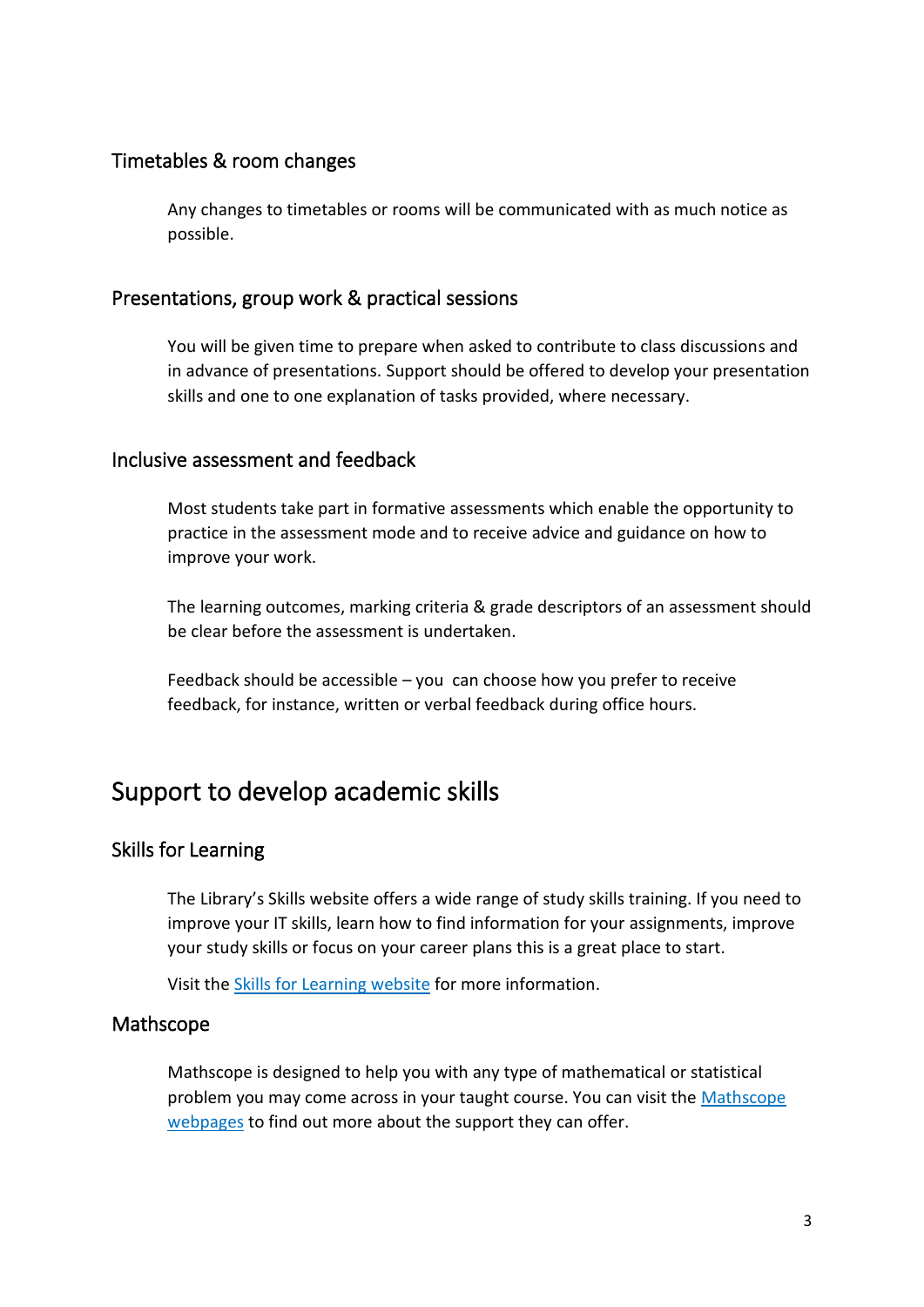#### <span id="page-4-0"></span>Wordscope

Wordscope is a programme of tuition with a proven record of helping students to overcome common writing problems such as inappropriate punctuation, faulty sentence structure, and confused paragraphing.

The programme is free to registered students at the University of Salford. You can choose to undertake a programme of five or ten workshops. Each workshop lasts 90 minutes. The workshops are delivered on campus or online.

You can visit the [Wordscope webpages](https://www.salford.ac.uk/skills/writing-support/wordscope) to find out more about the support they can offer.

### <span id="page-4-1"></span>Assistive Software

**[The library](https://www.salford.ac.uk/skills/it-skills/microsoft-office-courses)** offer support and training in Microsoft Office. This includes beginner level training and links to resources on LinkedIn Learning.

#### <span id="page-4-2"></span>Notetaking

**[OneNote](https://www.microsoft.com/en-gb/microsoft-365/onenote/digital-note-taking-app)** in Office 365 allows you organise your notes, documents, and audio recordings in one place. This enables you to listen back to what was said when you took your notes, to aid comprehension.

If you are eligible for **[funded support](https://www.salford.ac.uk/askus/support/disability-and-learner-support/funding-support)**, you may receive specialist software and technology to assist with your notetaking.

#### <span id="page-4-3"></span>Organisation and time management

Office 365 has several apps that can support you in your organisation and the management of your time.

Outlook Calendar can give you reminders for events and **[Microsoft To Do](https://www.microsoft.com/en-us/microsoft-365/microsoft-to-do-list-app)** can be used as a planning tool to make managing tasks easier.

Mind Mapping Software can be used to visually plan and organise assignments and projects. Inspiration, mind-mapping software, is available on dedicated PCs in the **[library.](https://www.salford.ac.uk/library/help-and-support/disability-support)**

**[My Study Bar](http://www.salford.ac.uk/__data/assets/pdf_file/0005/471119/My-Study-Bar-general-guide.pdf)** is a downloadable toolbar which has a mind mapping feature as well as a screen masking tool, talking dictionary, text-to-speech and enables you to save text to an audio file.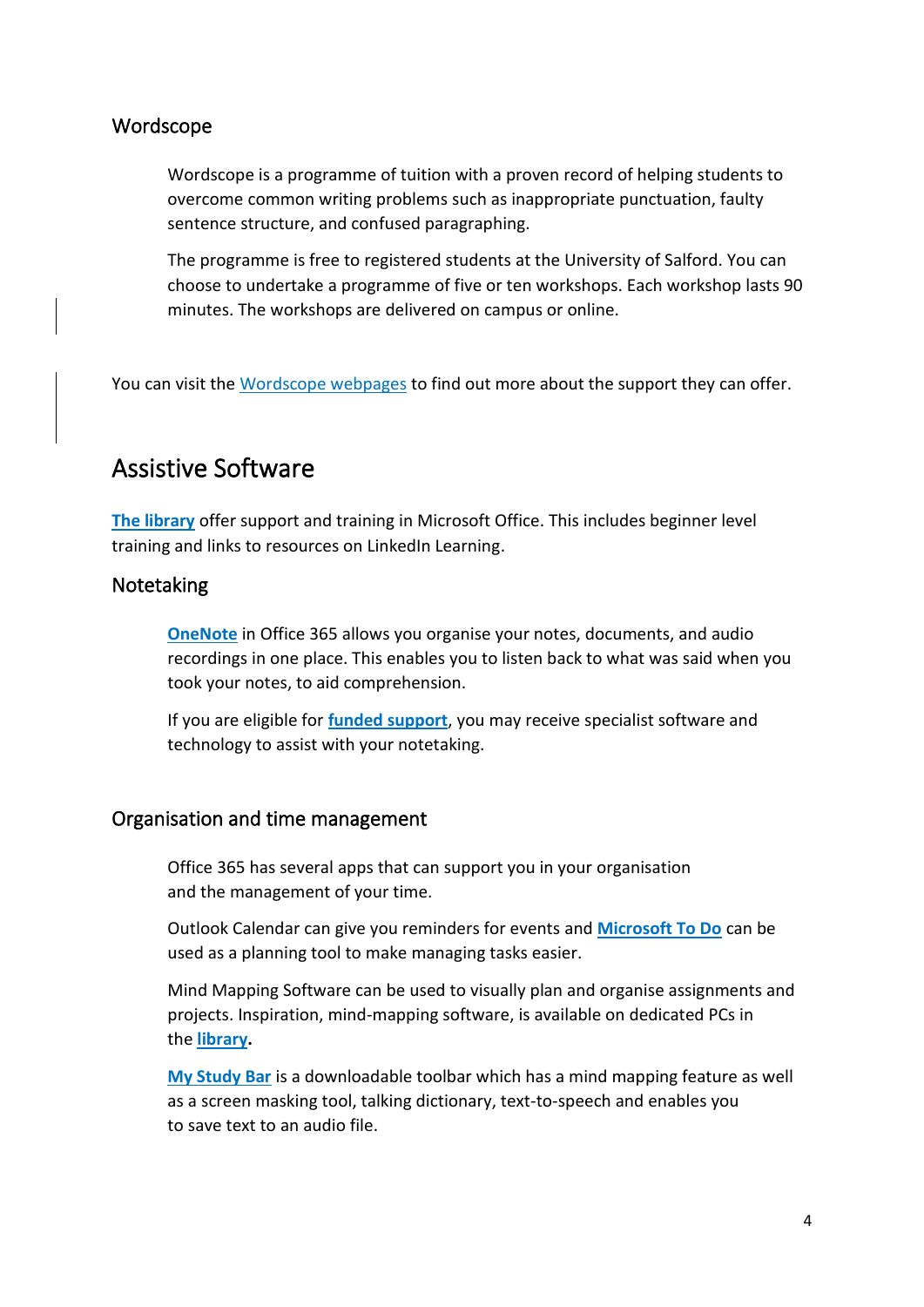If you are eligible for **[funded support](https://www.salford.ac.uk/askus/support/disability-and-learner-support/funding-support)**, you may receive specialist mind-mapping software.

#### <span id="page-5-0"></span>Screen reading and display enhancement software

Screen reading and display enhancement software make printed and electronic text accessible.

**[Magnifier](https://support.microsoft.com/en-us/windows/use-magnifier-to-make-things-on-the-screen-easier-to-see-414948ba-8b1c-d3bd-8615-0e5e32204198)**, **[Narrator](https://support.microsoft.com/en-us/windows/complete-guide-to-narrator-e4397a0d-ef4f-b386-d8ae-c172f109bdb1)** or **[On-Screen Keyboard](https://support.microsoft.com/en-us/windows/use-the-on-screen-keyboard-osk-to-type-ecbb5e08-5b4e-d8c8-f794-81dbf896267a#:~:text=Go%20to%20Start%20%2c%20then%20select%2cscreen%20until%20you%20close%20it.)** are useful when using Microsoft Office applications.

The University has a range of assistive software available, including Jaws screen reader and Zoomtext. The **[Library website](https://www.salford.ac.uk/library/help-and-support/disability-support)** has further information about how to access this specialist software.

If you are eligible for **[funded support](https://www.salford.ac.uk/askus/support/disability-and-learner-support/funding-support)**, you may receive specialist software for use during independent study.

#### <span id="page-5-1"></span>Reading and writing software

Reading and writing software can assist by:

- Reading aloud text to support comprehension
- Changing the background colour to suit your preferences
- Using speech dictation to compose and edit text
- Helping to identify and correct grammar and writing style errors in your work
- Assisting you to organise your research and generate citations

**[Blackboard Ally](https://help.blackboard.com/Ally/Ally_for_LMS/Student/Quick_Start)** automatically generates 'Alternative formats' of your original course files. This includes converting your materials to audio files, to listen to your materials, and BeeLine Reader, for enhanced and easier on-screen reading.

Microsoft Office 365 has a **[text-to-speech feature](https://support.microsoft.com/en-us/office/use-the-speak-text-to-speech-feature-to-read-text-aloud-459e7704-a76d-4fe2-ab48-189d6b83333c)** to read text aloud. This can be used across several apps, including Word. When you have finished writing your work this feature can be used to assist with identifying errors that you may have made.

There is also a **[dictation function](https://support.microsoft.com/en-us/office/dictate-your-documents-in-word-3876e05f-3fcc-418f-b8ab-db7ce0d11d3c)** within Microsoft Office 365. This allows you to verbalise your ideas. You will also find voice typing features in Google and Apple applications.

**[Grammarly](http://www.grammarly.com/office-addin)** is a downloadable add-in to Microsoft Word and Outlook. Grammarly is a grammar checker that is designed to pick up advanced grammar and writing style errors. Suggestions for corrections and improvements are given to improve your writing.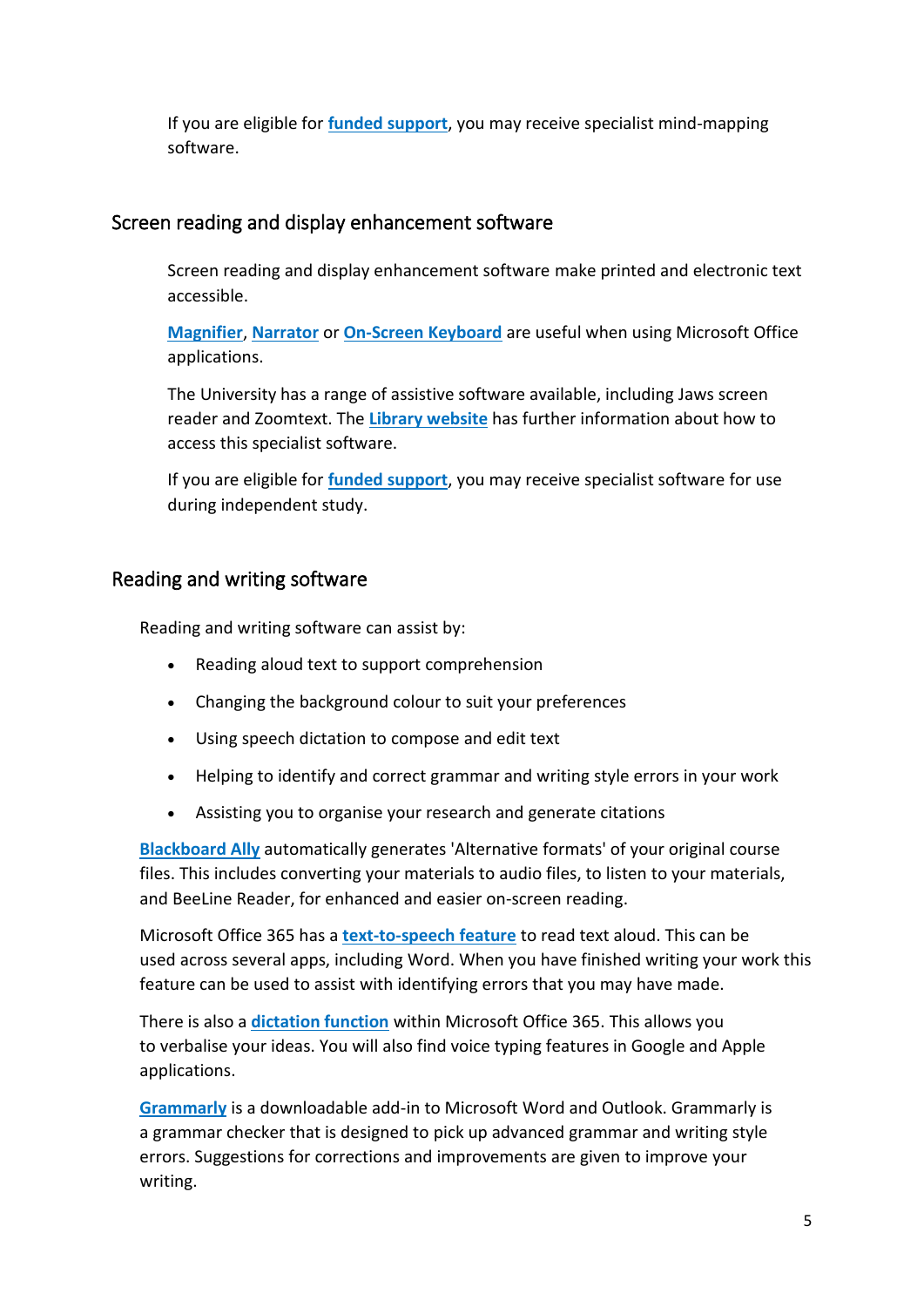**EndNote X9** is reference management software which is available on open access PCs and Macs across the University, and can be installed on your personal device from the **[Citrix Workspace.](https://testlivesalfordac.sharepoint.com/sites/Uos_Students/SitePages/Access-University-Applications-Remotely(1).aspx)** EndNote will produce correct citations and references for you automatically, it will help you manage your information sources. **[The Library](https://www.salford.ac.uk/skills/referencing/endnote-reference-management-software)** runs workshops and offers support in using EndNote.

If you are eligible for **[funded support](https://www.salford.ac.uk/askus/support/disability-and-learner-support/funding-support)**, you may receive specialist software to support your research, reading and academic writing.

# <span id="page-6-0"></span>Exam & Assessment Arrangements

For some students, we recognise that the requirements or design of assessments may cause a barrier to you. Therefore, we can make recommendations for adjustments to support you to overcome these barriers.

If you require adjustments to assessments as a result of your disability or SpLD, you can request these using our online form. Please contact us to request a link to our form and select the adjustments that you require.

# <span id="page-6-1"></span>Disabled Students Allowance

Disabled Students' Allowance (DSA) is a non-means tested and non-repayable source of funding to help meet the extra costs of studying that disabled students may face. Most UK students on a full-time or part-time course are eligible to apply. If you're a student on one of our apprenticeship courses, you are not eligible for DSA, but alternative funding is available so, please contact Disability and Learner Support to discuss your needs.

DSA support can include:

- Non-Medical Helpers Allowance to fund people to work with you, including study coaching, mentoring, British Sign Language (BSL) interpreters.
- Specialist Equipment Allowance such as assistive software or a computer if you need one because of your disability
- General Allowance for other disability-related costs such as photocopying and printing expenses, books, and other small items
- Travel costs: the DSA may be able to contribute towards additional studyrelated travel costs incurred.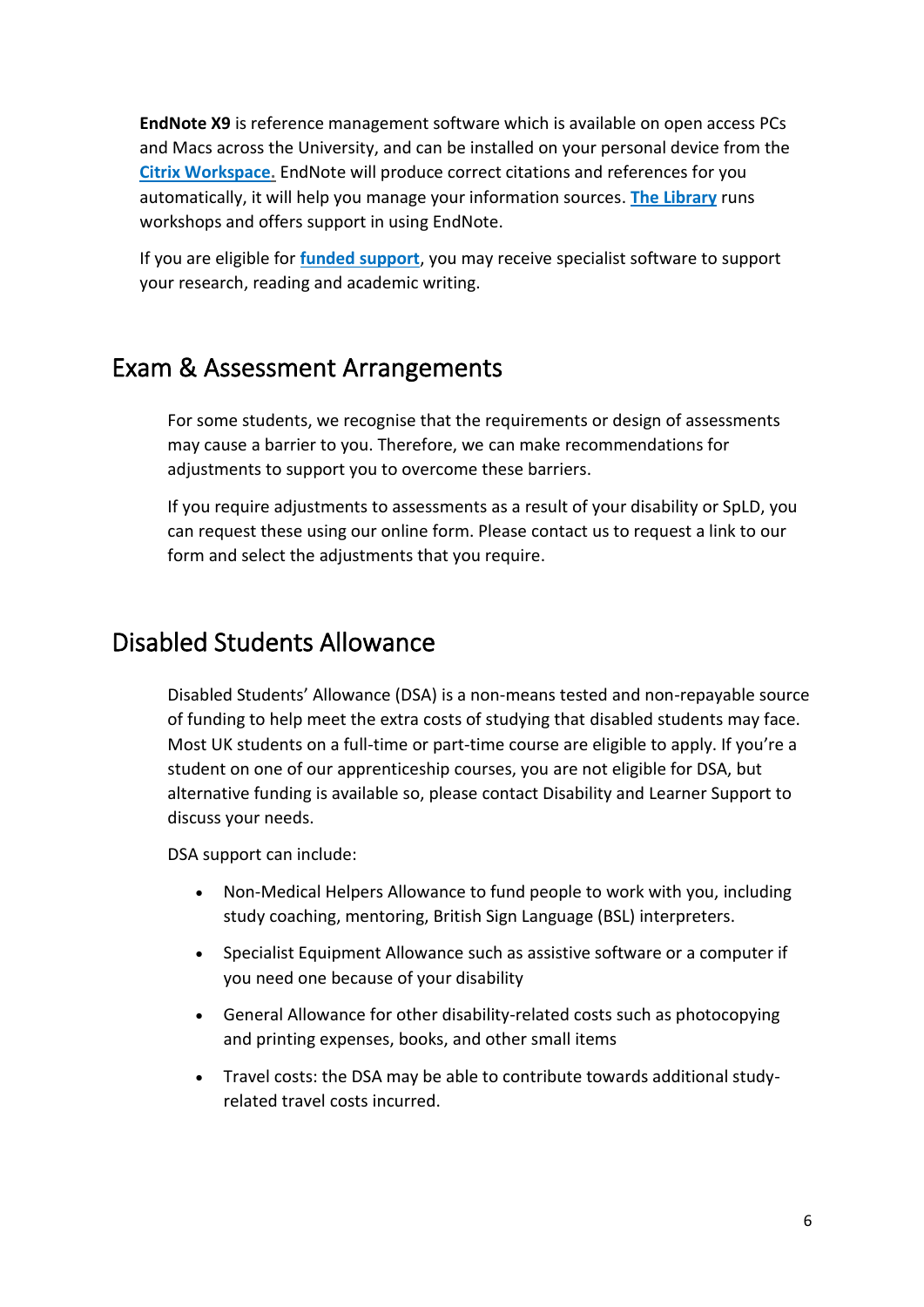#### <span id="page-7-0"></span>Applying for DSA

The application process for DSA can take up to three months. You can apply for DSA before you start your course, so we recommend you do it as soon as you can. If you are a current student and you need support immediately, we may be able to provide you with interim support while you wait for your funding to come through.

Your Disability Adviser will help you apply for DSA or you can find out more from your funding body's website:

- **[Student Finance England](https://www.gov.uk/disabled-students-allowances-dsas/eligibility)**
- [Student Finance Wales](http://www.studentfinancewales.co.uk/)
- [Student Finance Northern Ireland](https://www.studentfinanceni.co.uk/types-of-finance/postgraduate/northern-ireland-student/extra-help/disabled-students-allowances/what-are-they/)
- [Student Awards Agency Scotland](http://www.saas.gov.uk/forms_and_guides/dsa.htm)
- **[NHS Bursaries](http://www.nhsbsa.nhs.uk/Students/3942.aspx)**
- [NHS Social Work MA](http://www.nhsbsa.nhs.uk/Students/986.aspx)

If you have been approved DSA support but need to contribute £200 towards the cost of a computer or laptop then you can apply to the University for financial assistance through the Salford Support Fund. [Apply online](https://myadvantage.salford.ac.uk/Form.aspx?id=1026224) by logging in with your student details and navigating to the 'Disabled Students Allowance Contribution Support' form.

#### <span id="page-7-1"></span>International & EU Students

You're not entitled to claim the DSA, but we may be able to help provide you with reasonable adjustments, including support like extra time for examinations and help with presentations.

#### <span id="page-7-2"></span>Apprenticeship Students

If you are studying on a Degree Apprenticeship course, you may be eligible for further support through Education and Skills Funding Agency. You will need to speak to a Disability Adviser who will take you through the application process.

You may also be eligible to access workplace support through Access to Work, you can find more information about how to apply for this on the Gov.uk webpages: [Access to Work: get support if you have a disability or health condition -](https://www.gov.uk/access-to-work) GOV.UK [\(www.gov.uk\)](https://www.gov.uk/access-to-work)